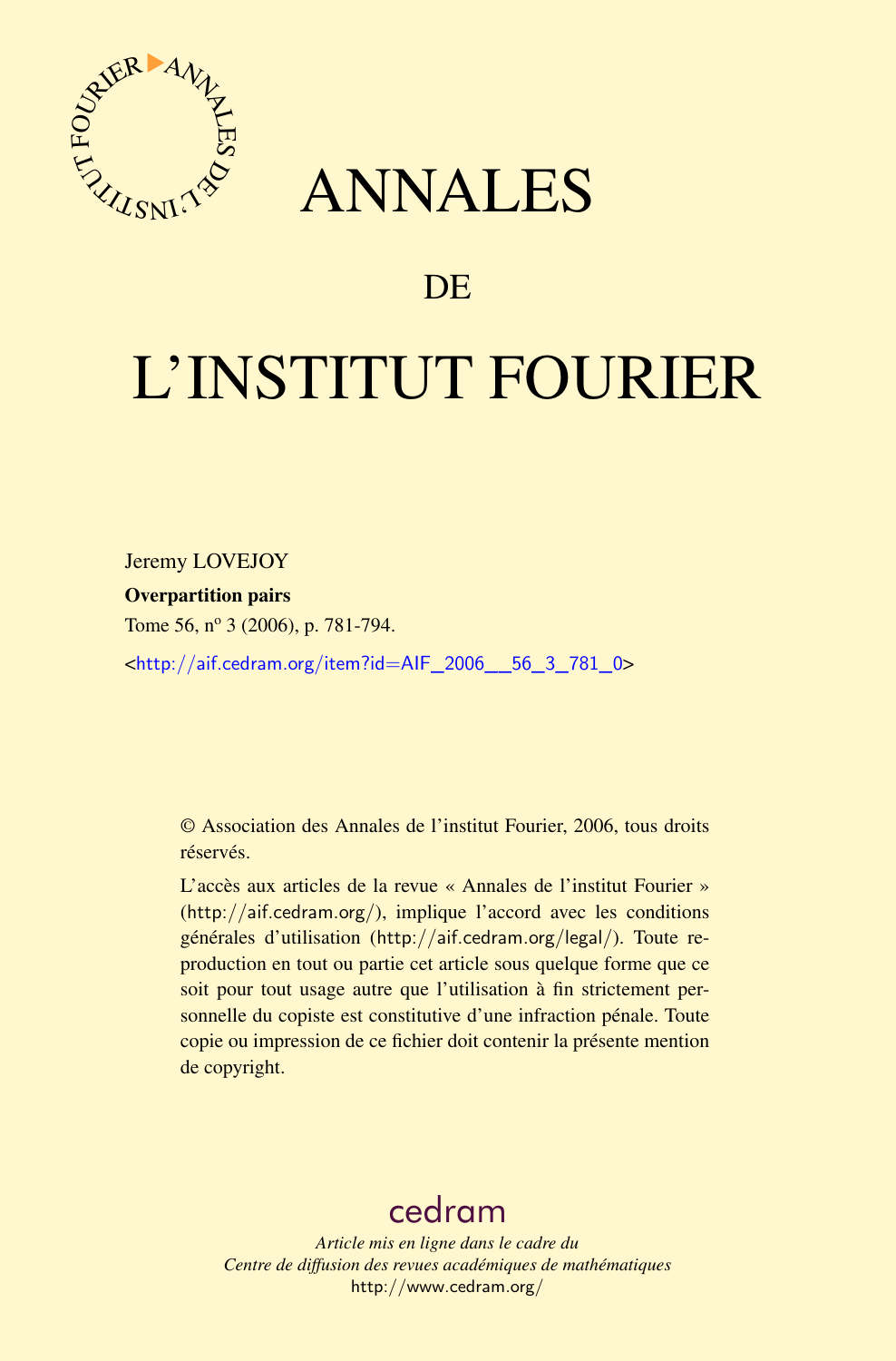Ann. Inst. Fourier, Grenoble **56**, 3 (2006) 781-794

#### OVERPARTITION PAIRS

#### **by Jeremy LOVEJOY (\*)**

ABSTRACT.  $\qquad$  An overpartition pair is a combinatorial object associated with the q-Gauss identity and the  $1\psi_1$  summation. In this paper, we prove identities for certain restricted overpartition pairs using Andrews' theory of recurrences for well-poised basic hypergeometric series and the theory of Bailey chains.

Résumé. — Une paire de surpartitions est un objet combinatoire lié à l'identité q-Gauss et la somme  $_1\psi_1$ . Nous prouvons ici des identités pour certaines paires de surpartitions en utilisant la théorie des récurrences pour les séries basiques hypergéométriques (d'après Andrews) ainsi que la théorie des chaînes de Bailey.

#### **1. Introduction**

An *overpartition* of  $n$  is a partition of  $n$  in which the first occurrence of a number can be overlined. For example, there are 14 overpartitions of 4,

> $(4), (\overline{4}), (3,1), (\overline{3},1), (3,\overline{1}), (\overline{3},\overline{1}), (2,2), (\overline{2},2), (2,1,1),$  $(\overline{2}, 1, 1), (2, \overline{1}, 1), (\overline{2}, \overline{1}, 1), (1, 1, 1, 1), (\overline{1}, 1, 1, 1).$

An *overpartition pair* of *n* is a pair of overpartitions  $(\mu, \lambda)$  where the sum of all the parts is n. For example, there are 12 overpartition pairs of 2,

$$
((2), \emptyset), ((\overline{2}), \emptyset), ((1, 1), \emptyset), ((\overline{1}, 1), \emptyset), ((1), \overline{1}), ((1), (1)), ((\overline{1}), (\overline{1})), ((\overline{1}), (1)), ((\emptyset, (\overline{2})), (\emptyset, (2)), (\emptyset, (1, 1)), (\emptyset, (\overline{1}, 1)).
$$

Since the overlined parts of an overpartition form a partition into distinct parts and the non-overlined parts of an overpartition form an unrestricted

*Keywords:* Partitions, overpartitions, basic hypergeometric series, Bailey chains. *Math. classification:* 11P81, 33D15.

<sup>(\*)</sup> The author was partially supported by an ACI "Jeunes Chercheurs et Jeunes Chercheuses".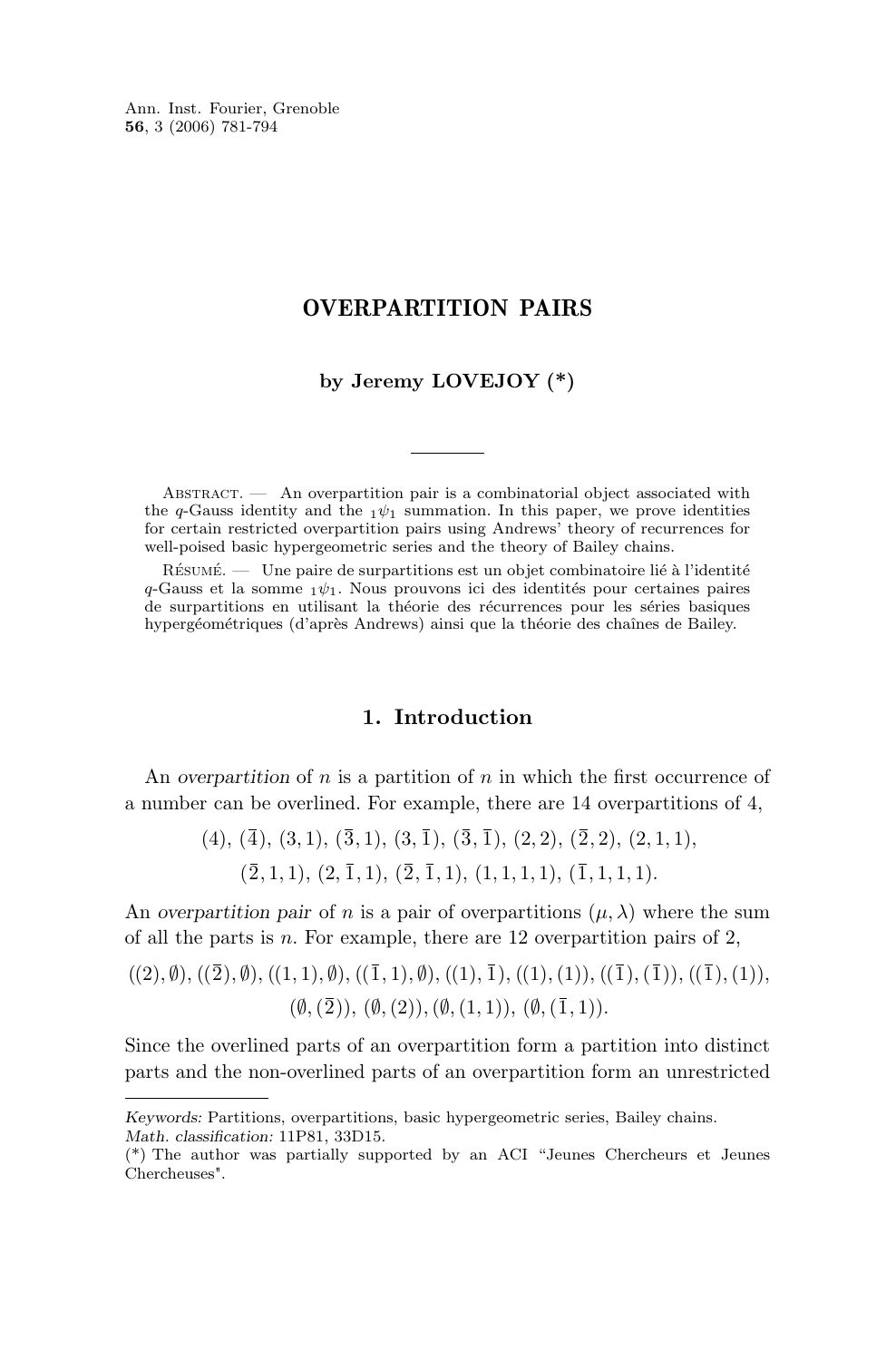<span id="page-2-0"></span>partition, we have the generating functions

$$
(1.1) \qquad \sum_{n\geqslant 0} \bar{p}(n)q^n = \prod_{n\geqslant 1} \frac{(1+q^n)}{(1-q^n)} = 1 + 2q + 4q^2 + 8q^3 + 14q^4 + \cdots
$$

and

$$
(1.2)\quad \sum_{n\geqslant 0} \overline{pp}(n)q^n = \prod_{n\geqslant 1} \frac{(1+q^n)^2}{(1-q^n)^2} = 1 + 4q + 12q^2 + 32q^3 + 76q^4 + \cdots,
$$

where  $\bar{p}(n)$  and  $\bar{p}\bar{p}(n)$  denote the number of overpartitions of n and the number of overpartition pairs of n, respectively.

Overpartition pairs are naturally associated with  $q$ -series identities like the  $q$ -Gauss summation [\[16,](#page-14-0) p. 236, (II.8)],

(1.3) 
$$
\sum_{n\geqslant 0} \frac{(-1/a, -1/b)_n (abcd)^n}{(q, cq)_n} = \frac{(-acq, -bcq)_{\infty}}{(cq, abcq)_{\infty}},
$$

and Ramanujan's  $_1\psi_1$  summation [\[16,](#page-14-0) p. 239, (II.29)],

(1.4) 
$$
\sum_{n \in \mathbb{Z}} \frac{(-1/a)_n (azq)^n}{(-bq)_n} = \frac{(-zq, -1/z, abq, q)_{\infty}}{(azq, b/z, -aq, -bq)_{\infty}}.
$$

Here we have employed the standard  $q$ -series notation,

$$
(1.5) \quad (a_1, \ldots, a_k)_{\infty} := (a_1, \ldots, a_k; q)_{\infty} := \prod_{j=0}^{\infty} (1 - a_1 q^j) \cdots (1 - a_k q^j)
$$

and

(1.6) 
$$
(a_1, ..., a_k)_n := \frac{(a_1, ..., a_k)_{\infty}}{(a_1 q^n, ..., a_k q^n)_{\infty}}.
$$

Specifically, let  $p_{\mathcal{O},\mathcal{O}}(n)$ , denote the number of *generalized Frobenius partitions*,

$$
(1.7) \qquad \qquad \begin{pmatrix} a_1 & a_2 & \cdots & a_k \\ b_1 & b_2 & \cdots & b_k \end{pmatrix},
$$

having an overpartition in the top row, an overpartition into non-negative parts in the bottom row, and satisfying  $\sum a_i + b_i = n$ . Then the q-Gauss identity and the  $_1\psi_1$  summation are consequences of the fact that  $p_{\mathcal{O},\mathcal{O}}(n)$ is equal to the number overpartition pairs of  $n$  [\[9\]](#page-13-0), [\[11\]](#page-13-0), [\[23\]](#page-14-0).

Overpartitions arise in many areas where ordinary partitions play an important role, most notably q-series and combinatorics (*e.g.* [\[5\]](#page-13-0), [\[10\]](#page-13-0), [\[12\]](#page-13-0), [\[20\]](#page-14-0), [\[19\]](#page-14-0), [\[21\]](#page-14-0)), but also in mathematical physics (*e.g.* [\[14\]](#page-13-0), [\[15\]](#page-13-0)), symmetric functions (*e.g.* [\[6\]](#page-13-0), [\[13\]](#page-13-0), and representation theory (*e.g.* [\[17\]](#page-14-0)). In these subjects overpartitions are variously called standard MacMahon diagrams,

ANNALES DE L'INSTITUT FOURIER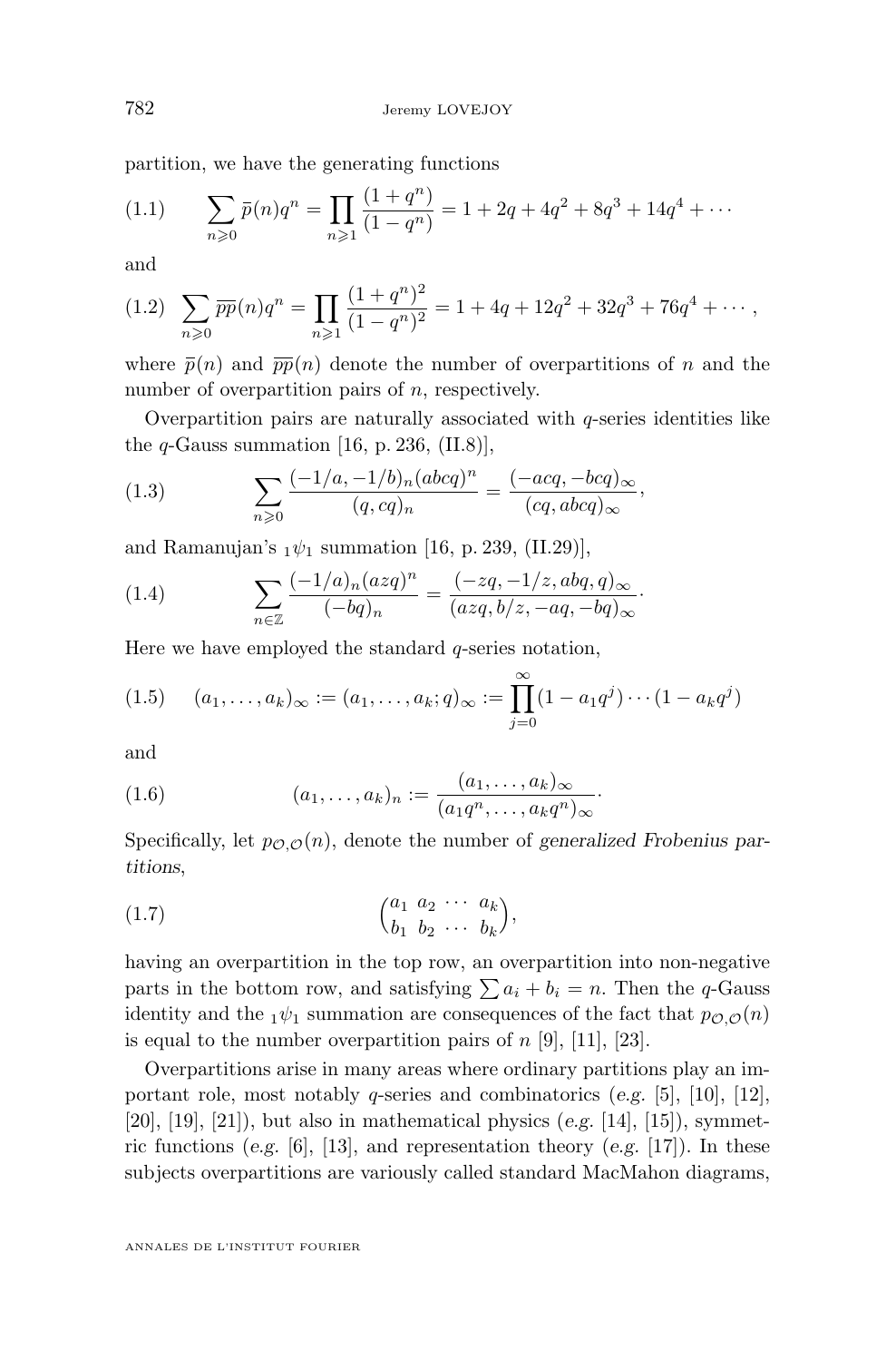<span id="page-3-0"></span>joint partitions, superpartitions, jagged partitions, dotted partitions, and probably many other things.

In this paper we shall prove identities for overpartition pairs using Andrews' theory of q-difference equations for well-poised basic hypergeometric series [\[1\]](#page-13-0) and the theory of Bailey pairs [\[4\]](#page-13-0).

To state the first theorem, we require some definitions. In an overpartition  $\lambda$ , we say that an overlined part  $\overline{k}$  is *accompanied* if there is also at least one occurrence of k non-overlined. In an overpartition pair  $(\mu, \lambda)$ , we say that a non-overlined part k of  $\mu$  is *attached* if k or  $\overline{k}$  also appears in the overpartition  $\lambda$ . Finally, we define the valuation of a natural number k with respect to an overpartition pair  $(\mu, \lambda)$  by

(1.8) 
$$
v_{(\mu,\lambda)}(k) = \begin{cases} 1, & \text{if } k \text{ occurs unattached in } \mu, \\ \text{the number of occurrences of } k \text{ and } \overline{k} \text{ in } \lambda, \\ & \text{otherwise.} \end{cases}
$$

For  $k \geq 1$  and  $1 \leq r \leq 2k$ , let us define  $a_{2k,r}(n)$  to be the number of overpartition pairs  $(\mu, \lambda)$  of n such that

- (i)  $\mu$  has no overlined parts;
- (ii)  $v_{(\mu,\lambda)}(1) \leqslant r-1;$
- (iii) all parts of  $\lambda$  occur at most  $2k 1$  times;
- (iv)  $v_{(\mu,\lambda)}(j) + v_{(\mu,\lambda)}(j+1)$  is at most  $2k-1$ , and at most  $2k+1$  if j occurs overlined in  $\lambda$ ;
- (v) if  $v_{(\mu,\lambda)}(j) + v_{(\mu,\lambda)}(j+1)$  attains the maximum allowed above, then

$$
jv_{(\mu,\lambda)}(j) + (j+1)v_{(\mu,\lambda)}(j+1) \equiv r-1 \pmod{2};
$$

(vi) only numbers congruent to  $r-1$  modulo 2 can occur unattached in  $\mu;$ 

(vii) if  $\overline{k} \equiv r - 1 \pmod{2}$  occurs in  $\lambda$ , then it must be accompanied.

Notice that  $a_{2,1}(n)$  is the number of overpartitions of n into even parts, while  $a_{2,2}(n)$  is the number of overpartitions into odd parts. Also, if  $\mu$ is empty and there are no overlined parts in  $\lambda$ , then we have a type of partition studied by Bressoud [\[7,](#page-13-0) p. 64,  $B_{2k,r,0}(n)$ ] in his extension of the Rogers-Ramanujan identities to all moduli. We shall prove the following:

Theorem 1.1. — *One has*

$$
\sum_{n\geqslant 0}a_{2k,2k-1}(n)q^n = \frac{(-q)_{\infty}(-q^2;q^2)_{\infty}(q^{2k-1};q^{2k-1})_{\infty}}{(q)_{\infty}(q^2;q^2)_{\infty}(-q^{2k-1};q^{2k-1})_{\infty}}.
$$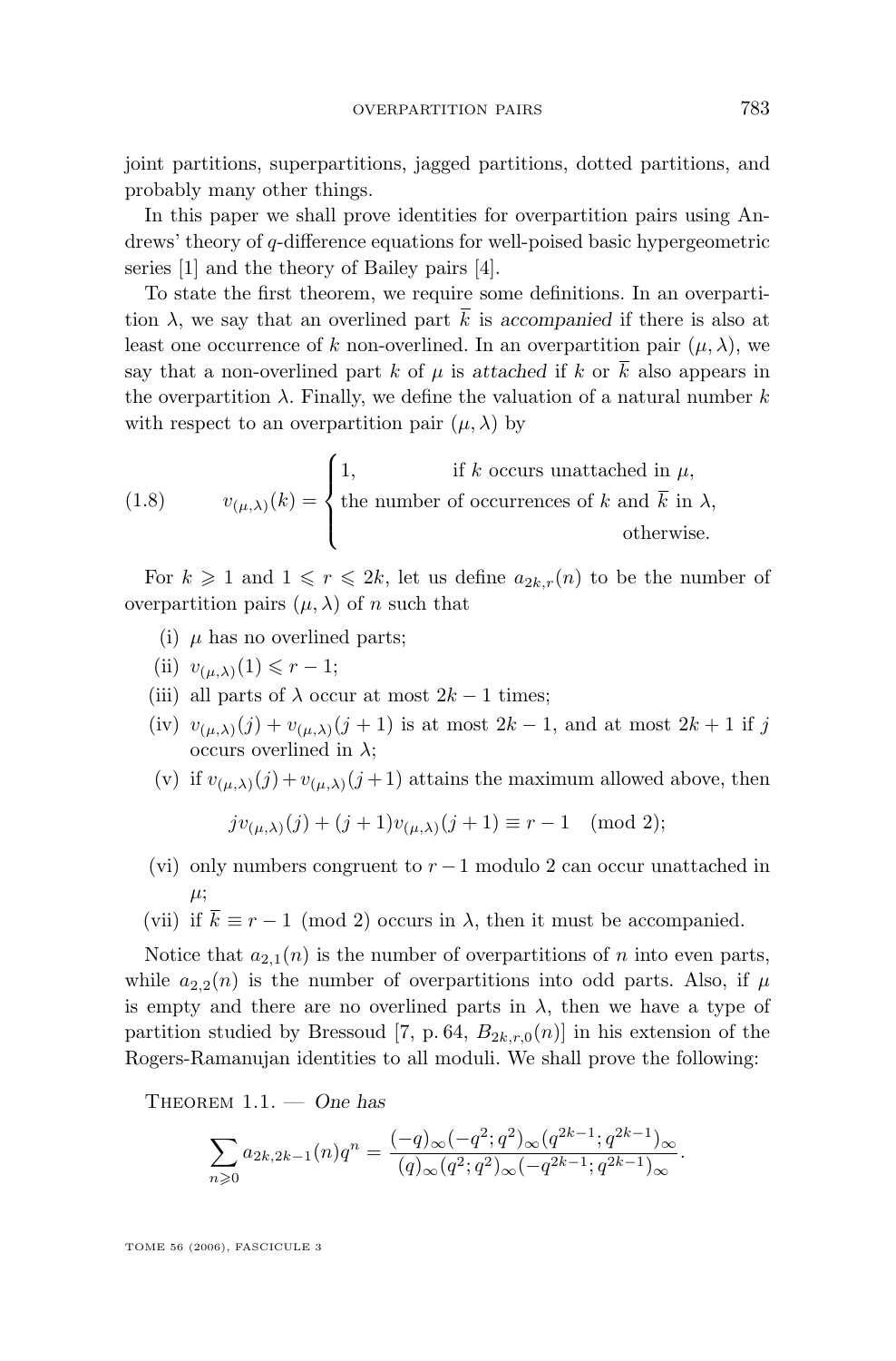<span id="page-4-0"></span>In other words,  $a_{2k,2k-1}(n)$  *is equal to the number of overpartition pairs*  $(\mu, \lambda)$  *of n* where the parts of  $\mu$  are even and the parts of  $\lambda$  are not divisible *by*  $2k - 1$ *.* 

The second main theorem corresponds to the family of  $q$ -series identities (1.9)

$$
\sum_{n_k \ge n_{k-1} \ge \dots \ge n_1 \ge 0} \frac{(-1;q^2)_{n_k} q^{n_k + n_{k-1}^2 + \dots + n_2^2 + \chi(k \neq 1) n_1^2 + n_1}}{(q^{n_1+1})_{n_k - n_1} (q^2;q^2)_{n_1}} \begin{bmatrix} n_k \\ n_{k-1} \end{bmatrix} \dots \begin{bmatrix} n_2 \\ n_1 \end{bmatrix}
$$

$$
= \frac{(-q)_{\infty} (-q^2;q^2)_{\infty} (q^k;q^k)_{\infty}}{(q)_{\infty} (q^2;q^2)_{\infty} (-q^k;q^k)_{\infty}}.
$$

Here  $\chi(x)$  is the usual characteristic function, equal to 1 if x is true and 0 if x is false. Also, we have employed the  $q$ -binomial coefficient

(1.10) 
$$
\begin{bmatrix} n \\ k \end{bmatrix} = \begin{cases} (q^{k+1})_{n-k}/(q)_{n-k}, & 0 \leq k \leq n, \\ 0, & \text{otherwise.} \end{cases}
$$

To state the second theorem, we need some more definitions. For  $k = 1$ , let  $f_k(n)$  denote the number of generalized Frobenius partitions [\(1.7\)](#page-2-0) counted by  $p_{\mathcal{O},\mathcal{O}}(n)$  where if we add 2 to each part on the bottom row then we obtain the top row. For  $k \geq 2$ , we will appeal to the "Durfee dissection" introduced by Andrews [\[2\]](#page-13-0) and commonly associated with identities like (1.9). Recall that the Ferrers diagram of a partition  $\pi$  contains a largest upper-left justified square called the Durfee square. Similarly, a partition has a largest upper-left justified  $k \times k + 1$  rectangle, called the Durfee rectangle. To the right of the Durfee square is another partition, which itself has a Durfee square, called the second Durfee square of  $\pi$ . Continuing in this way, we obtain a sequence of Durfee squares, and this sequence can be of any length we choose if we allow squares of size 0.

Now let  $f_k(n)$  denote the number of generalized Frobenius partitions  $(1.7)$  counted by  $p_{\mathcal{O},\mathcal{O}}(n)$  such that when we decompose the top (bottom) row into a partition into distinct parts  $\nu_1$  ( $\nu_2$ ) and an ordinary partition  $\pi_1$  ( $\pi_2$ ) into  $n_k$  parts (parts less than or equal to  $n_k$ ), then

- (i)  $\nu_1 = \nu_2;$
- (ii) if we subtract one from each part of  $\pi_1$  then, in the resulting partition, to the right of the  $(k-2)$ nd Durfee square is either nothing or a partition with Durfee rectangle of size  $n_1$ ;
- (iii) exactly  $n_1$  parts to the right of the  $(k-2)$ nd Durfee square have size at least  $n_1 + 1$ ;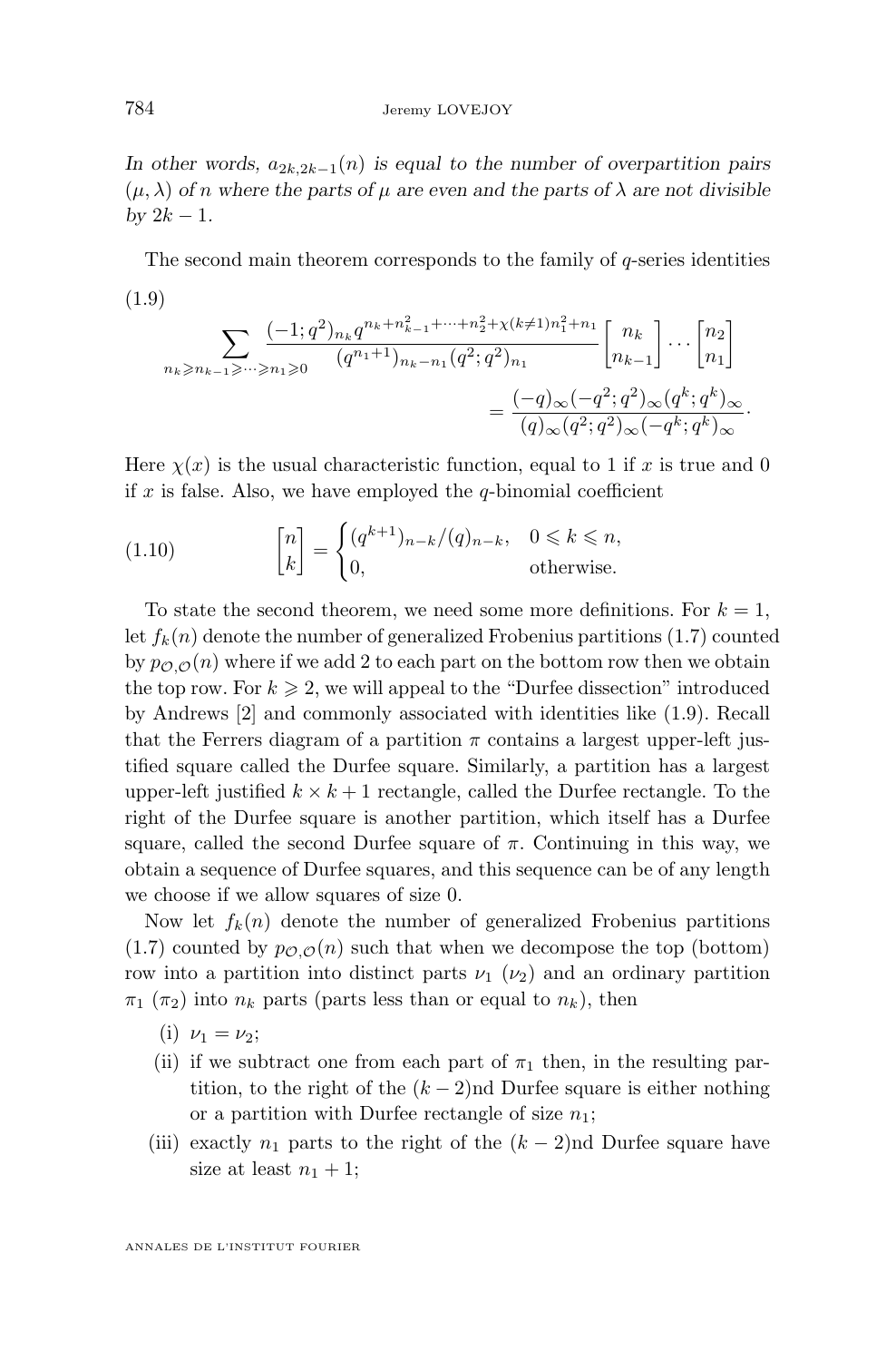<span id="page-5-0"></span>(iv) the columns to the right of this Durfee rectangle of size  $n_1$  are identical to the parts at most  $n_1$  in  $\pi_2$ .

Then we have:

THEOREM 1.2. — *For all*  $k \geq 1$ ,

(1.11) 
$$
\sum_{n\geqslant 0} f_k(n)q^n = \frac{(-q)_{\infty}(-q^2;q^2)_{\infty}(q^k;q^k)_{\infty}}{(q)_{\infty}(q^2;q^2)_{\infty}(-q^k;q^k)_{\infty}}.
$$

We should remark that the decomposition referred to in the definition of  $f_k(n)$ , that of an overpartition with n parts into a partition with n parts and a partition into distinct non-negative parts less than  $n$ , is the standard Joichi-Stanton algorithm [\[12,](#page-13-0) Prop. 2.1].

Andrews [\[4,](#page-13-0) Chap. 9] has promoted in a precise way the philosophy that whenever a  $q$ -series can be written as an infinite product, then related  $q$ series should also be "interesting". In the case of overpartitions, it seems that there are frequently connections to the arithmetic of real quadratic fields [\[8\]](#page-13-0), [\[20\]](#page-14-0), in the spirit of [\[3\]](#page-13-0). In the present case, we'll discover a connection between  $a_{2,2}(n)$ , whose generating function is the infinite product  $(-q;q^2)_{\infty}/(q;q^2)_{\infty}$ , and the arithmetic of  $\mathbb{Q}(\sqrt{2})$ . This connection manifests itself in the following theorem:

THEOREM 1.3. — Let  $a_{2,2}^{\pm}(n)$  denote the number of overpartitions of n *counted by*  $a_{2,2}(n)$  *where the largest part minus one divided by two is* even/odd. If *n* has the prime factorization  $n = 2^a p_1^{e_1} \cdots p_j^{e_j} q_1^{f_1} \cdots q_k^{f_k}$ , where the  $p_i$  are congruent to  $\pm 1$  modulo 8 and the  $q_i$  are congruent *to*  $\pm 3$  *modulo* 8*, then*  $a_{2,2}^+(n) - a_{2,2}^-(n)$  *is equal to* 0*, if some*  $f_i$  *is odd,*  $and -2i^{n^2+n}(e_1 + 1) \cdots (e_j + 1)$  *otherwise.* 

The organization of this paper is straightforward. We prove Theorem [1.1](#page-3-0) in Section 2, Theorem 1.2 in Section 3, and Theorem 1.3 in Section 4. Some concluding remarks are offered in Section 5.

#### **2. Proof of Theorem [1.1](#page-3-0)**

Following Andrews [\[1\]](#page-13-0), we define for any real numbers  $k$  and  $i$ ,

$$
(2.1) \quad J_{k,i}(a;x;q) = \frac{(xq/a)_{\infty}}{(xq)_{\infty}} \sum_{n\geqslant 0} \frac{x^{kn} q^{kn^2 + kn - in + n} (xq, 1/a)_n}{a^n (q, xq/a)_n} \times \left(1 + \frac{x^i q^{(2n+1)i - n} (1 - aq^n)}{a(1 - xq^{n+1}/a)}\right).
$$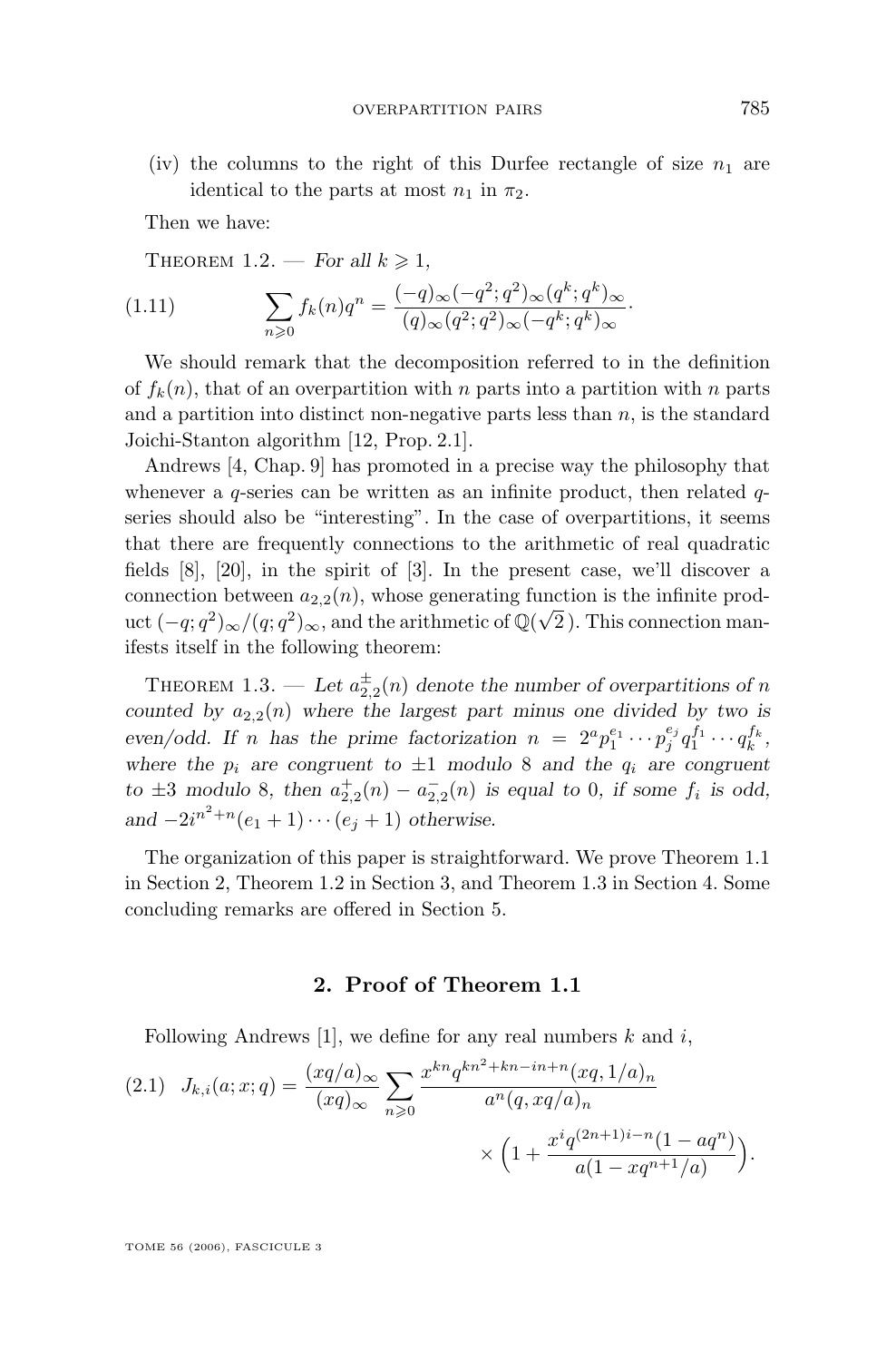<span id="page-6-0"></span>We shall be concerned with

(2.2) 
$$
L_{k,r}(x) = \frac{(-xq)_{\infty}}{(xq)_{\infty}} J_{\frac{1}{2}(k-1),\frac{1}{2}r}(-1; x^2; q^2).
$$

From  $[1, (2.1)–(2.4)]$  $[1, (2.1)–(2.4)]$ , it may be deduced that

(2.3) 
$$
L_{k,1}(x) = L_{k,k}(xq),
$$

(2.4) 
$$
L_{k,2}(x) = \frac{(1+xq)}{(1-xq)} L_{k,k-1}(xq),
$$

and, for  $k \geqslant 3$ ,

(2.5) 
$$
L_{k,r}(x) - L_{k,r-2}(x) = \frac{(1+ xq)}{(1-xq)} (xq)^{r-2} L_{k,k-r+1}(xq) + \frac{(1+xq)}{(1-xq)} (xq)^{r-2} L_{k,k-r+3}(xq).
$$

LEMMA 2.1. — *For*  $k \geq 2$  *we have* 

(2.6) 
$$
L_{k,k-1}(1) = \frac{(-q)_{\infty}(-q^2;q^2)_{\infty}(q^{k-1};q^{k-1})_{\infty}}{(q)_{\infty}(q^2;q^2)_{\infty}(-q^{k-1};q^{k-1})_{\infty}}.
$$

*Proof. —*

$$
L_{k,k-1}(1) = \frac{(-q)_{\infty}}{(q)_{\infty}} \frac{(-q^2;q^2)_{\infty}}{(q^2;q^2)_{\infty}} \sum_{n\geqslant 0} \frac{2q^{(k-1)n^2+2n}(-1)^n}{(1+q^{2n})}
$$
  
\n
$$
\times \left(1 - \frac{q^{(2n+1)(k-1)-2n}(1+q^{2n})}{(1+q^{2n+2})}\right)
$$
  
\n
$$
= \frac{(-q)_{\infty}(-q^2;q^2)_{\infty}}{(q)_{\infty}(q^2;q^2)_{\infty}} \left(\sum_{n\geqslant 0} \frac{2q^{(k-1)n^2+2n}(-1)^n}{(1+q^{2n})}\right)
$$
  
\n
$$
- \sum_{n\geqslant 0} \frac{2q^{(k-1)n^2+(2n+1)(k-1)}(-1)^n}{(1+q^{2n+2})}\right)
$$
  
\n
$$
= \frac{(-q)_{\infty}(-q^2;q^2)_{\infty}}{(q)_{\infty}(q^2;q^2)_{\infty}} \left(1 + \sum_{n\geqslant 1} \frac{2q^{(k-1)n^2+2n}(-1)^n}{(1+q^{2n})}\right)
$$
  
\n
$$
+ \sum_{n\geqslant 1} \frac{2q^{(k-1)n^2}(-1)^n}{(1+q^{2n})}\right)
$$
  
\n
$$
= \frac{(-q)_{\infty}(-q^2;q^2)_{\infty}}{(q)_{\infty}(q^2;q^2)_{\infty}} \left(1 + \sum_{n\geqslant 1} \frac{2q^{(k-1)n^2}(-1)^n(1+q^{2n})}{(1+q^{2n})}\right)
$$
  
\n
$$
= \frac{(-q)_{\infty}(-q^2;q^2)_{\infty}}{(q)_{\infty}(q^2;q^2)_{\infty}} \sum_{n\in\mathbb{Z}} (-1)^n q^{(k-1)n^2}
$$

ANNALES DE L'INSTITUT FOURIER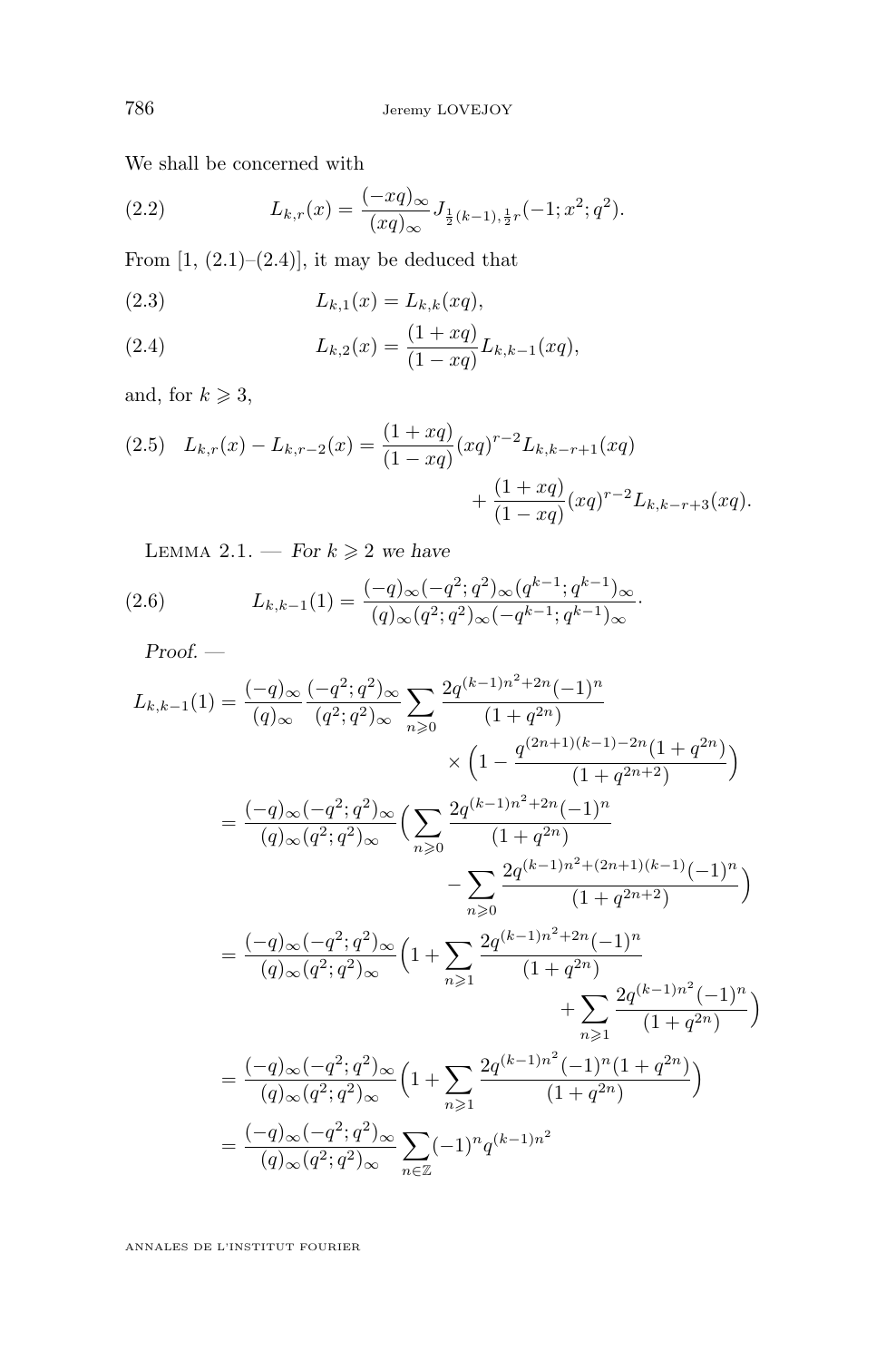$$
=\frac{(-q)_{\infty}(-q^2;q^2)_{\infty}(q^{k-1};q^{k-1})_{\infty}}{(q)_{\infty}(q^2;q^2)_{\infty}(-q^{k-1};q^{k-1})_{\infty}},
$$

<span id="page-7-0"></span>by the triple product identity [\[16,](#page-14-0) p. 239, Eq. II.28],

(2.7) 
$$
\sum_{n \in \mathbb{Z}} z^n q^{\frac{1}{2}n(n+1)} = (-zq, -1/z, q)_{\infty}.
$$

We remark that the  $L_{k,r}(1)$  seem to be expressible as infinite products only in the case  $r = k - 1$  (or  $r = k = 2$ ). Such a one-parameter family of products is what we have come to expect when dealing with overpartitions [\[18\]](#page-14-0), [\[19\]](#page-14-0).

Now write

$$
L_{2k,r}(x) = \sum_{m,n \geqslant 0} b_{2k,r}(m,n) x^m q^n.
$$

Then, the three equations  $(2.3)$ – $(2.5)$  above imply that

(2.8) 
$$
b_{2k,1}(m,n) = b_{2k,2k}(m,n-m),
$$

$$
(2.9) \t b_{2k,2}(m,n) = b_{2k,2k-1}(m,n-m) + 2 \sum_{t \geq 1} b_{2k,2k-1}(m-t,n-m),
$$

and

$$
(2.10) \ b_{2k,r}(m,n) - b_{2k,r-2}(m,n) = \sum_{t \geq 0} b_{2k,2k-r+1}(m-r+2-t,n-m) + \sum_{t \geq 0} b_{2k,2k-r+1}(m-r+1-t,n-m) + \sum_{t \geq 0} b_{2k,2k-r+3}(m-r+2-t,n-m) + \sum_{t \geq 0} b_{2k,2k-r+3}(m-r+1-t,n-m).
$$

These three facts, together with

(2.11) 
$$
b_{2k,r}(m,n) = \begin{cases} 1, & (m,n) = (0,0), \\ 0, & m \le 0 \text{ or } n \le 0, \text{ but } (m,n) \ne (0,0), \end{cases}
$$

uniquely define the  $b_{2k,r}(m, n)$ .

Now let  $a_{2k,r}(m, n)$  denote the number of pairs of overpartitions counted by  $a_{2k,r}(n)$  having exactly m parts. We shall demonstrate that the  $a_{2k,r}(m, n)$ satisfy the same defining recurrences as the  $b_{2k,r}(m, n)$ . We first treat condition (2.8).

TOME 56 (2006), FASCICULE 3

 $\Box$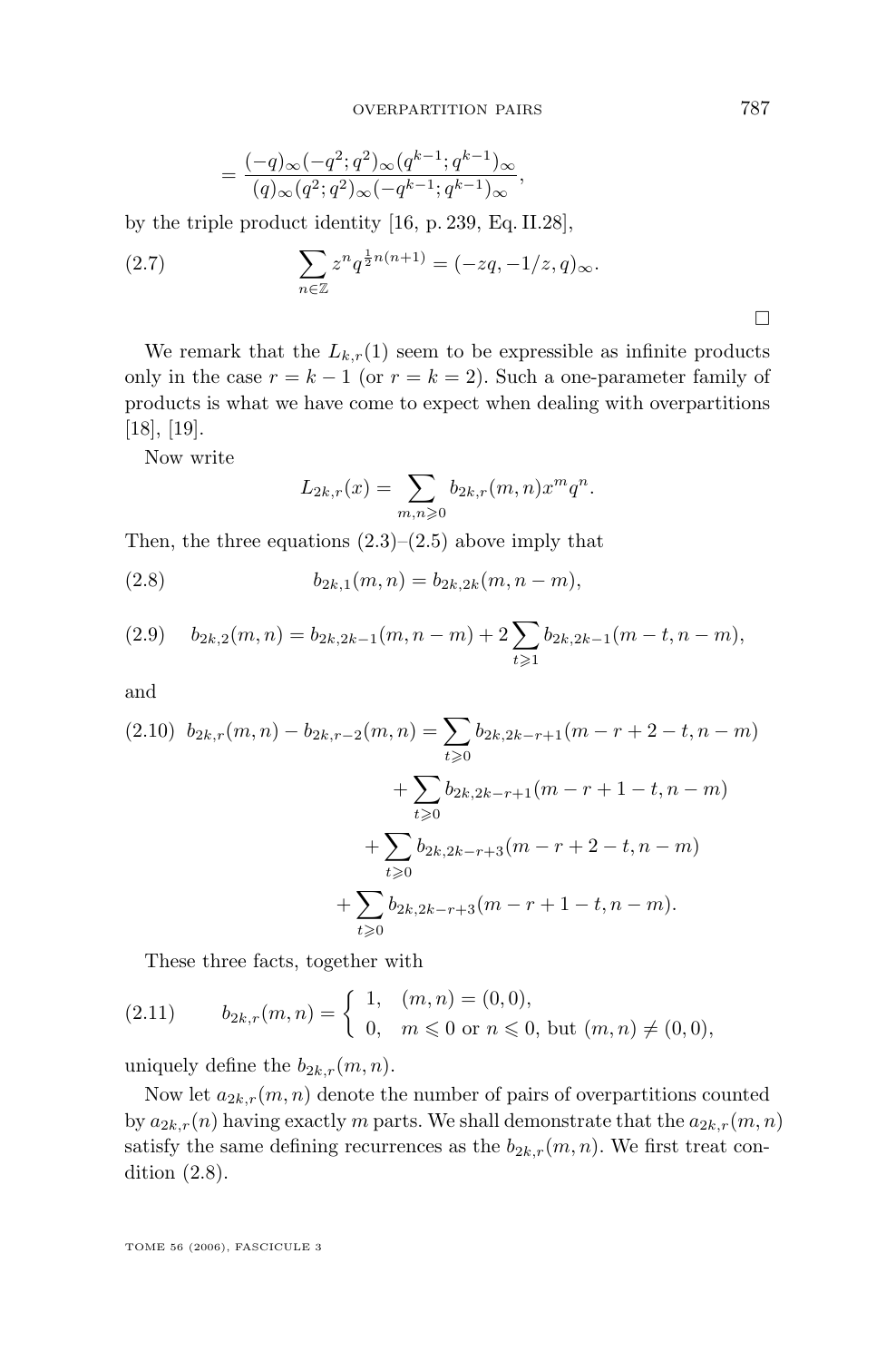If  $(\mu, \lambda)$  is an overpartition pair counted by  $a_{2k,1}(m, n)$ , then there are no ones whatsoever, so we may subtract 1 from each part. According to the definition of  $a_{2k,1}(m, n)$ , the valuation  $v_{(\mu,\lambda)}(2)$  could have been as much as  $2k - 1$ , so the result of subtracting one from each part is an overpartition pair counted by  $a_{2k,2k}(m, n-m)$ . This operation is reversible and therefore establishes a one-to-one correspondence between overpartition pairs counted by  $a_{2k,1}(m, n)$  and overpartition pairs counted by  $a_{2k,2k}(m, n-m)$ . Notice here that the the second subscript has changed in parity (from 1 to  $2k$ ). Since we have subtracted 1 from each part, this change in parity is compatible with conditions (v)–(vii) in the definition of the  $a_{2k,r}(n)$ . This will happen throughout the proof, although we shall not emphasize it again.

We now treat condition [\(2.9\)](#page-7-0). If  $(\mu, \lambda)$  is an overpartition pair counted by  $a_{2k,2}(m, n)$ , then  $v_{(\mu,\alpha)}(1)$  is 0 or 1. We consider the two cases separately:

• If  $v_{(\mu,\alpha)}(1) = 0$ , then there are again no ones whatsoever, so we may subtract 1 from each part. Here, since  $r = 2$ , the valuation  $v_{(\mu,\alpha)}(2)$  could not have been  $2k - 1$ , but it could have been as much as  $2k - 2$ . Hence, we have an overpartition pair counted by  $a_{2k,2k-1}(m, n-m)$ .

• If  $v_{(\mu,\alpha)}(1) = 1$ , then this may be for two reasons. First, it may be that 1 occurs unattached in  $\mu$ , and if so, it may occur any number of times  $t \geqslant 1$ . In this case, we remove all of the ones and then subtract one from all of the remaining parts. The result is an overpartition pair counted by  $a_{2k,2k-1}(m-t,n-m)$ . Second, it could be that the valuation is 1 because 1 occurs in  $\lambda$  (note that  $\overline{1}$  cannot occur because it would have to be accompanied!). In this case, we remove this one as well as any of the  $t \geqslant 0$  ones that may occur in  $\mu$ , and then subtract one from each of the remaining parts. The result is an overpartition pair counted by  $a_{2k,2k-1}(m-t-1,n-m)$ . These operations are again reversible, establishing condition (2.9).

Finally, we tackle condition [\(2.10\)](#page-7-0). We observe that

$$
a_{2k,r}(m,n) - a_{2k,r-2}(m,n)
$$

counts those overpartition pairs  $(\mu, \lambda)$  that are counted by  $a_{2k,r}(m, n)$  and have either  $r - 1$  ones or  $r - 2$  ones. The possible overlining of one of these ones leads to four cases:

• If there are  $r - 1$  ones and there is not an overlined one, then the valuation of 2 could be as much as  $2k - r$ . Removing the  $r - 1$  ones and the  $t \geq 0$  ones occurring in  $\mu$  and then subtracting one from each part leaves an overpartition pair counted by  $a_{2k,2k-r+1}(m-t-r+1,n-m)$ .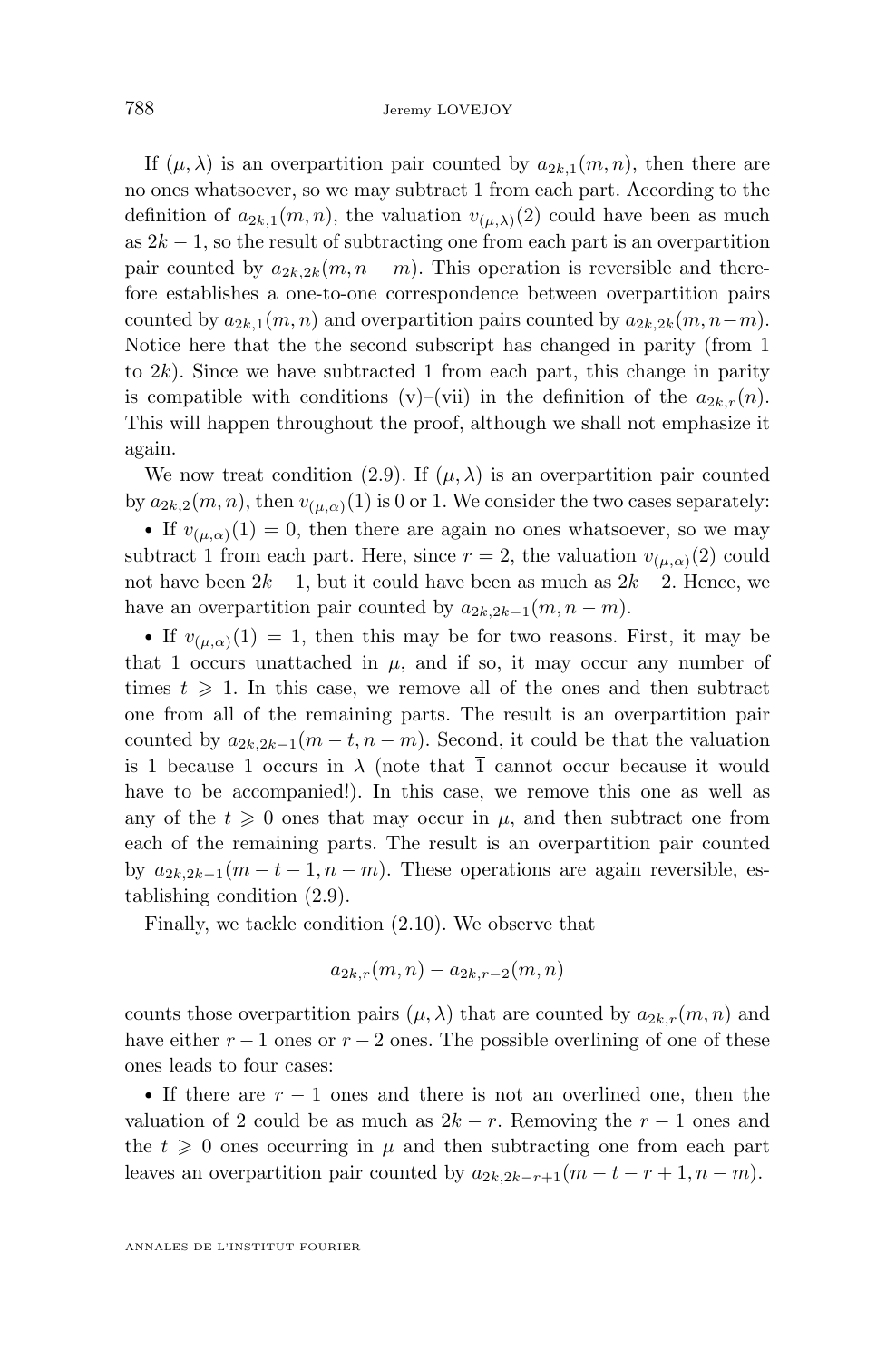• If there are  $r - 1$  ones, one of which is overlined, then the valuation of 2 could be as much as  $2k - r + 2$ . Removing the  $r - 1$  ones and the  $t \ge 0$ ones occurring in  $\mu$  and then subtracting one from each part leaves an overpartition pair counted by  $a_{2k,2k-r+3}(m-t-r+1,n-m)$ .

• If there are  $r - 2$  ones, all non-overlined, then the valuation of 2 could be  $2k - r$ . Removing the  $r - 2$  ones and the  $t \geq 0$  ones occurring in  $\mu$  and then subtracting one from each part leaves an overpartition pair counted by  $a_{2k,2k-r+1}(m-t-r+2,n-m)$ .

• If there are  $r-2$  ones, one of which is overlined, then the valuation of 2 could be  $2k - r + 2$ . Removing the  $r - 2$  ones and the  $t \geq 0$  ones occurring in  $\mu$  and then subtracting one from each part leaves an overpartition pair counted by  $a_{2k,2k-r+3}(m-t-r+2,n-m)$ .

Since all of these operations are reversible, we have established [\(2.10\)](#page-7-0). For overpartition pairs the condition [\(2.11\)](#page-7-0) is immediate, and so we may now deduce the equality of  $b_{2k,r}(m, n)$  and  $a_{2k,r}(m, n)$  for all  $m, n \geq 0$ . To finish the proof, we have

$$
\sum_{n\geqslant 0} a_{2k,2k-1}(n)q^n = \sum_{n\geqslant 0} b_{2k,2k-1}(n)q^n = L_{2k,2k-1}(1)
$$

$$
= \frac{(-q)_{\infty}(-q^2;q^2)_{\infty}(q^{2k-1};q^{2k-1})_{\infty}}{(q)_{\infty}(q^2;q^2)_{\infty}(-q^{2k-1};q^{2k-1})_{\infty}},
$$

and the proof of Theorem [1.1](#page-3-0) is complete.  $\Box$ 

#### **3. Proof of Theorem [1.2](#page-5-0)**

We now turn to the proof of Theorem [1.2,](#page-5-0) beginning with the establish-ment of [\(1.9\)](#page-4-0). We say that two sequences  $(\alpha_n, \beta_n)$  form a Bailey pair with respect to a if

(3.1) 
$$
\beta_n = \sum_{r=0}^n \frac{\alpha_r}{(q;q)_{n-r}(aq;q)_{n+r}}.
$$

The following is known as Bailey's Lemma, which shows how each Bailey pair generates new Bailey pairs.

LEMMA 3.1. — *If*  $(\alpha_n, \beta_n)$  form a Bailey pair with respect to a, then so *do*

(3.2) 
$$
\alpha'_n = \frac{(b, c; q)_n (aq/bc)^n \alpha_n}{(aq/b, aq/c; q)_n}
$$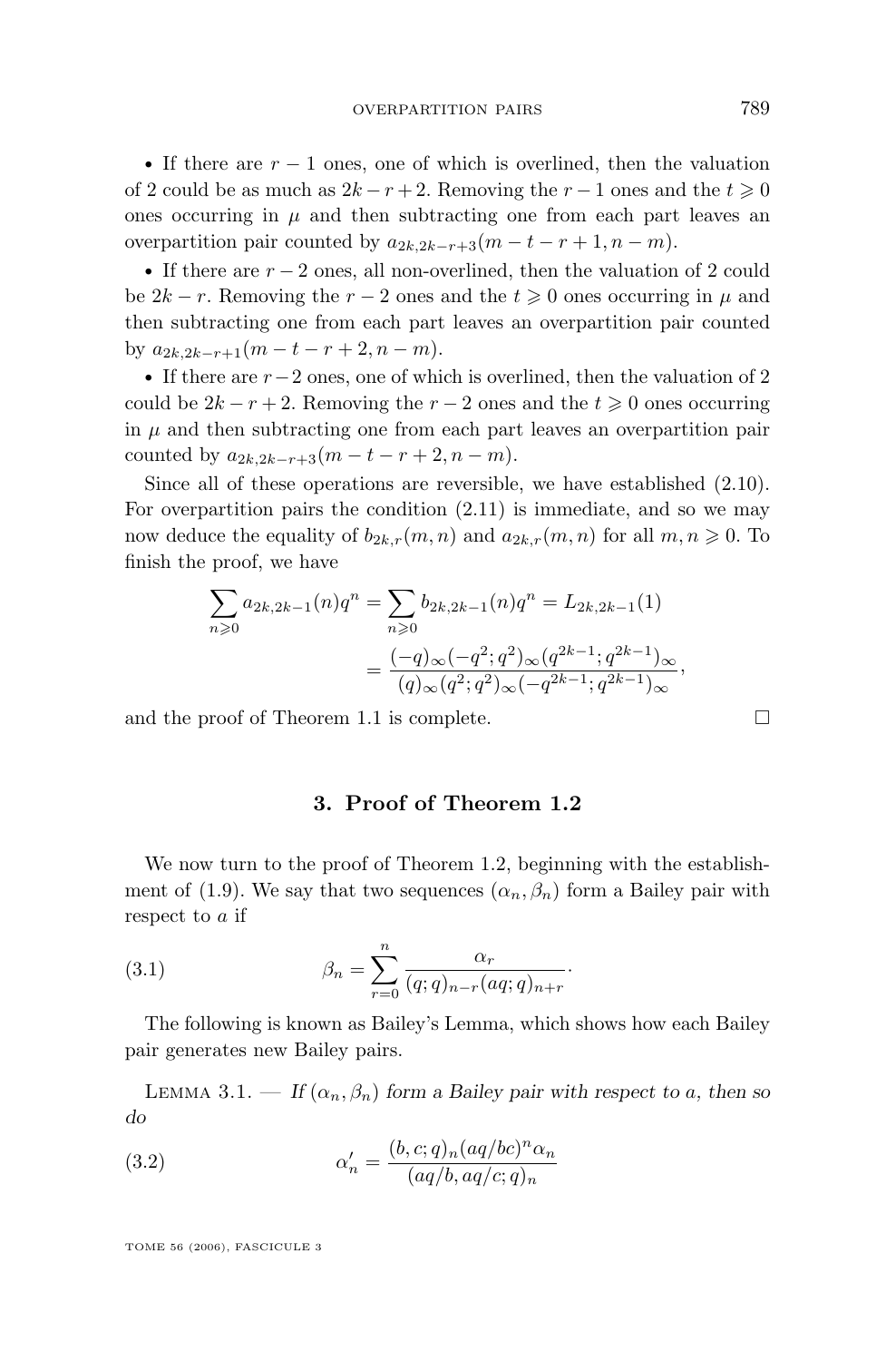*and*

(3.3) 
$$
\beta'_n = \frac{1}{(aq/b, aq/c; q)_n} \sum_{j=0}^n \frac{(b, c; q)_j (aq/bc; q)_{n-j} (aq/bc)^j \beta_j}{(q; q)_{n-j}}.
$$

One may then indefinitely iterate Bailey's Lemma to obtain a chain of Bailey pairs, as specified below.

THEOREM 3.2 (see Andrews [\[4\]](#page-13-0)). — *If*  $(\alpha_n, \beta_n)$  *form a Bailey pair with respect to* a*, then*

$$
\frac{\left(\frac{aq}{bk}, \frac{aq}{ck}; q\right)_{m}}{\left(aq, \frac{aq}{bk}, q\right)_{m}} \sum_{r \geq 0} \frac{\left(b_1, c_1, \ldots, b_k, c_k, q^{-m}; q\right)_{r}}{\left(\frac{aq}{b_1}, \frac{aq}{c_1}, q\right)_{m}} \left(\frac{-a^k q^{k+m}}{b_1 c_1 \cdots b_k c_k}\right)^{r} q^{\frac{1}{2}r(r-1)} \alpha_r
$$
\n
$$
= \sum_{\substack{n_k \geq n_{k-1} \geq \cdots \geq n_1 \geq 0}} \frac{\left(q^{-m}; q\right)_{n_k} (b_k, c_k; q)_{n_k} \cdots \left(b_1, c_1; q\right)_{n_1}}{\left(\frac{b_k c_k q^{-m}}{a}\right)_{n_k} \left(\frac{aq}{b_{k-1}}, \frac{aq}{c_{k-1}}; q\right)_{n_k} \cdots \left(\frac{aq}{b_1}, \frac{aq}{c_1}; q\right)_{n_2}} \times \frac{\left(\frac{aq}{b_{k-1} c_{k-1}}; q\right)_{n_k - n_{k-1}} \cdots \left(\frac{aq}{b_1 c_1}; q\right)_{n_2 - n_1}}{\left(q; q\right)_{n_k - n_{k-1}} \cdots \left(q; q\right)_{n_2 - n_1}} \left(\frac{aq}{b_{k-1} c_{k-1}}\right)^{n_{k-1}} \cdots \left(\frac{aq}{b_1 c_1}\right)^{n_1} q^{n_k} \beta_{n_1}.
$$

Consider the Bailey pair [\[22,](#page-14-0) E(4)]

(3.4) 
$$
\alpha_n = \begin{cases} 0, & \text{if } n = 0, \\ (-1)^n q^{n^2 - n} (1 + q^{2n}), & \text{if } n \ge 1 \end{cases}
$$
 and  $\beta_n = \frac{q^n}{(q^2; q^2)_n}$ .

Inserting this into the Bailey chain with  $b_k = \sqrt{-1}$ ,  $c_k = -\sqrt{-1}$ ,  $m \to \infty$ , and  $b_j, c_j \to \infty$  for  $j < k$ , we have

$$
(3.5) \qquad \sum_{n_k \geqslant n_{k-1} \geqslant \cdots \geqslant n_1 \geqslant 0} \frac{(-1;q^2)_{n_k} q^{n_k + n_{k-1}^2 + n_{k-2}^2 + \cdots + n_2^2 + \chi(k \neq 1) n_1^2 + n_1}}{(q)_{n_k - n_{k-1}} \cdots (q)_{n_2 - n_1} (q^2;q^2)_{n_1}} = \frac{(-q^2;q^2)_{\infty} (q^k;q^k)_{\infty}}{(q)_{\infty}^2 (-q^k;q^k)_{\infty}}.
$$

Multiplying the top and the bottom of the sum side by

$$
(q^{n_1+1})_{n_2-n_1}(q^{n_2+1})_{n_3-n_2}\cdots(q^{n_{k-1}+1})_{n_k-n_{k-1}}
$$

and simplifying using [\(1.10\)](#page-4-0) gives [\(1.9\)](#page-4-0).

Having proven this family of identities, we are left with the task of interpreting the sum side as the generating function for  $f_k(n)$  detailed in the introduction. For  $k = 1$ , we have the identity

(3.6) 
$$
\sum_{n_1 \geqslant 0} \frac{(-1;q^2)_{n_1} q^{2n_1}}{(q^2;q^2)_{n_1}} = \frac{(-q^2;q^2)_{\infty}}{(q^2;q^2)_{\infty}}.
$$

The term  $(-1; q^2)_{n_1}$  generates two copies of a partition  $\nu$  into distinct non-negative parts less than  $n_1$ , while the term  $1/(q^2; q^2)_{n_1}$  generates two

ANNALES DE L'INSTITUT FOURIER

<span id="page-10-0"></span>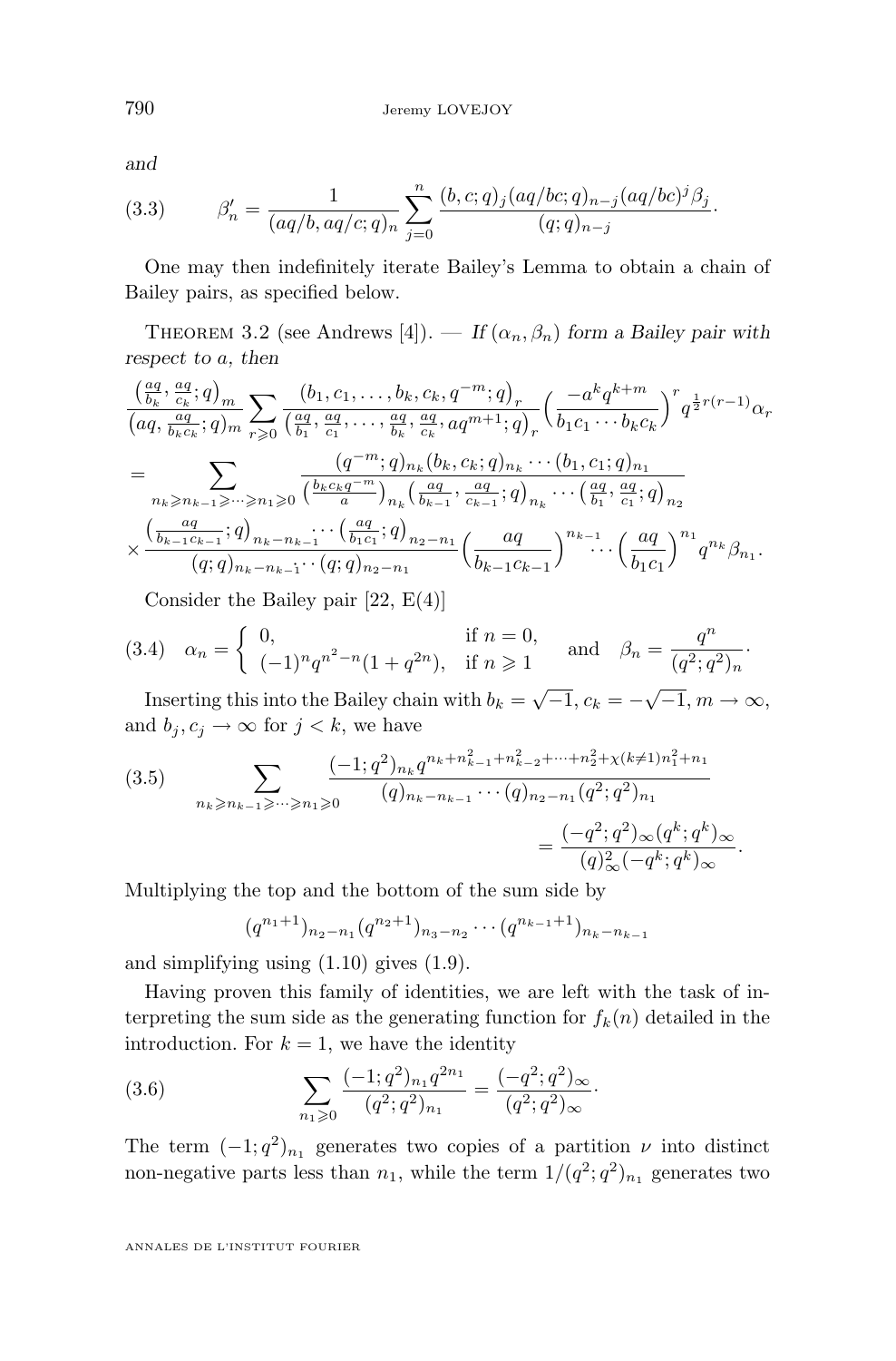copies of an ordinary partition  $\pi$  into  $n_1$  non-negative parts. Using the Joichi-Stanton algorithm [\[12,](#page-13-0) Prop. 2.1],  $\nu$  and  $\pi$  may be assembled into an overpartition into exactly  $n_1$  non-negative parts. We have then two copies of this overpartition, one for each row of  $(1.7)$ . The term  $q^{2n_1}$  adds two to each part in the top row and the result is a generalized Frobenius partition counted by the function  $f_1(m)$ , where m is  $2n_1$  plus twice the number of parts in  $\nu$  plus twice the number of parts in  $\pi$ .

Now, on the sum side of [\(1.9\)](#page-4-0) for  $k \ge 2$ , the term  $(-1; q^2)_{n_k}$  generates two copies of a partition  $\nu$  into distinct non-negative parts less than  $n_k$ . From [\[2\]](#page-13-0) we know that

$$
\sum_{n_k \geqslant \cdots \geqslant n_1} q^{n_{k-1}^2 + \cdots + n_2^2 + n_1^2 + n_1} \left[ \begin{array}{c} n_k \\ n_{k-1} \end{array} \right] \cdots \left[ \begin{array}{c} n_2 \\ n_1 \end{array} \right]
$$

is the generating function for partitions  $\pi_1$  into at most  $n_k$  parts with  $k-2$ successive Durfee squares of sizes  $n_{k-1}, n_{k-2}, \ldots, n_2$ , an  $n_1 \times n_1 + 1$  Durfee rectangle to the right of the  $k - 2$ nd square (if  $n_1 = 0$  the rectangle is empty), where there are exactly  $n_1$  parts to the right of the  $k - 2n$ d square that are at least  $n_1 + 1$ . The term  $q^{n_k}$  adds 1 to each part of  $\pi_1$ .

Next, the term

$$
\frac{1}{(q^{n_1+1})_{n_k-n_1}}
$$

is the generating function for partitions  $\pi_2$  with parts greater than  $n_1$ and at most  $n_k$ . Then, the term  $1/(q^2; q^2)_{n_1}$  contributes two copies of a partition  $\pi_3$  into parts at most  $n_1$ . One of these copies we place in columns to the right of the  $n_1 \times n_1 + 1$  Durfee rectangle in  $\pi_1$  and the other we put with  $\pi_2$  to make  $\pi_2$  a partition into parts at most  $n_k$ . Finally, we use the Joichi-Stanton algorithm [\[12,](#page-13-0) Prop. 2.1] to combine  $\pi_1$  and one copy of  $\nu$ into the top row and  $\pi_2$  and the other copy of  $\nu$  into the bottom row of a generalized Frobenius partition [\(1.7\)](#page-2-0) counted by  $f_k(m)$ , where m is the sum of all the parts in  $\pi_1$ ,  $\pi_2$ ,  $\nu$ , and  $\nu$ .

#### **4. Proof of Theorem [1.3](#page-5-0)**

As remarked in the introduction,  $a_{2,2}(n)$  is just the number of overpartitions of n into odd parts. Hence we have the generating function

(4.1) 
$$
\sum_{n\geqslant 0} a_{2,2}(n)q^n = \sum_{n\geqslant 0} \frac{(-1;q^2)_n q^n}{(q^2;q^2)_n} = \frac{(-q;q^2)_{\infty}}{(q;q^2)_{\infty}}.
$$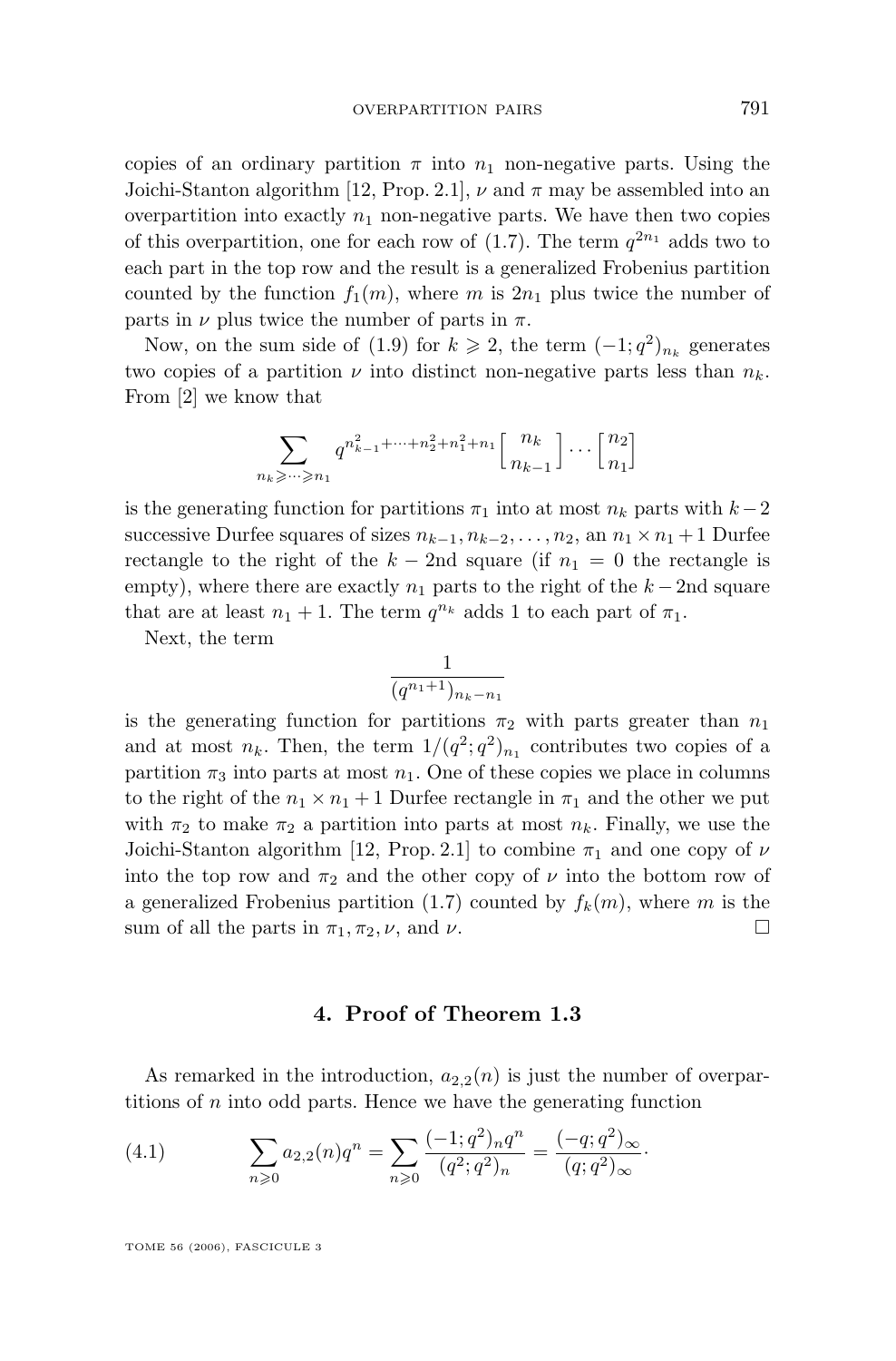Using the elementary theory of overpartitions [\[12\]](#page-13-0), we find that

(4.2) 
$$
\sum_{n\geqslant 1} \left(a_{2,2}^+(n) - a_{2,2}^-(n)\right)q^n = 2\sum_{n\geqslant 1} \frac{(q^2;q^2)_{n-1}q^n}{(-q^2;q^2)_n}
$$

Using the theory of Bailey pairs, we shall prove an identity for the final sum above. In [\[20\]](#page-14-0), it was shown that if we change q to  $q^2$  in all of the Bailey statements, then if  $\alpha_0 = \beta_0 = 0$  and if, for  $n \ge 1$ ,

·

(4.3) 
$$
\alpha_n = \frac{(-1)^n q^{n^2 - n} (1 - q^{4n + 2})}{(1 - q^2)} \sum_{r=1}^n \sum_{j=-r+1}^r (-1)^{r+j} q^{r^2 - j^2}
$$

and

(4.4) 
$$
\beta_n = \frac{-1}{(-q)_{2n}(1-q^{2n})},
$$

then  $(\alpha_n, \beta_n)$  is a Bailey pair with respect to  $q^2$ . Substituting this pair into Theorem [3.2](#page-10-0) (remembering to change q to  $q^2$ ) with  $k = 1$ ,  $b_1 = q^2$ ,  $c_1 = -q$ , and  $m \to \infty$ , we have

$$
2\sum_{n\geqslant 1} \frac{(q^2;q^2)_{n-1}(-q)^n}{(-q^2;q^2)_n} = -2\sum_{n\geqslant 1} \sum_{r=1}^n \sum_{j=-r+1}^r (-1)^{r+j} q^{n^2+r^2-j^2} (1-q^{2n+1})
$$
  
= 
$$
2\sum_{n=1}^\infty \sum_{j=-n+1}^n (-1)^{n+j+1} q^{2n^2-j^2}.
$$

Now our work is considerably simplified by the fact that this last series is precisely the series in [\[20,](#page-14-0) Eq. (2.11)]. Replacing q by  $-q$ , Theorem 1.1 of [\[20\]](#page-14-0) implies our Theorem [1.3.](#page-5-0)

#### **5. Discussion**

Before concluding, we wish to make several comments. First, it may have been observed that Theorem [1.2](#page-5-0) is valid for all natural numbers  $k$  while in Theorem [1.1](#page-3-0) we required  $k$  even. Indeed, the evenness was essential given the conditions (v)–(vii) in the definition of the  $a_{2k,r}(n)$  and the combinatorial mappings employed in the proof of Theorem [1.1.](#page-3-0) What is true is that one can appropriately define a function  $a_{k,r}(n)$  for k odd and develop an argument similar to the one in Section 2 to obtain a companion to Theo-rem [1.2](#page-5-0) for odd  $k$ . However, it turns out that the resulting theorem follows rather easily from Theorem 1.1 of [\[18\]](#page-14-0). It seems that only when  $\frac{1}{2}(k-1)$  is odd do we obtain something substantially new.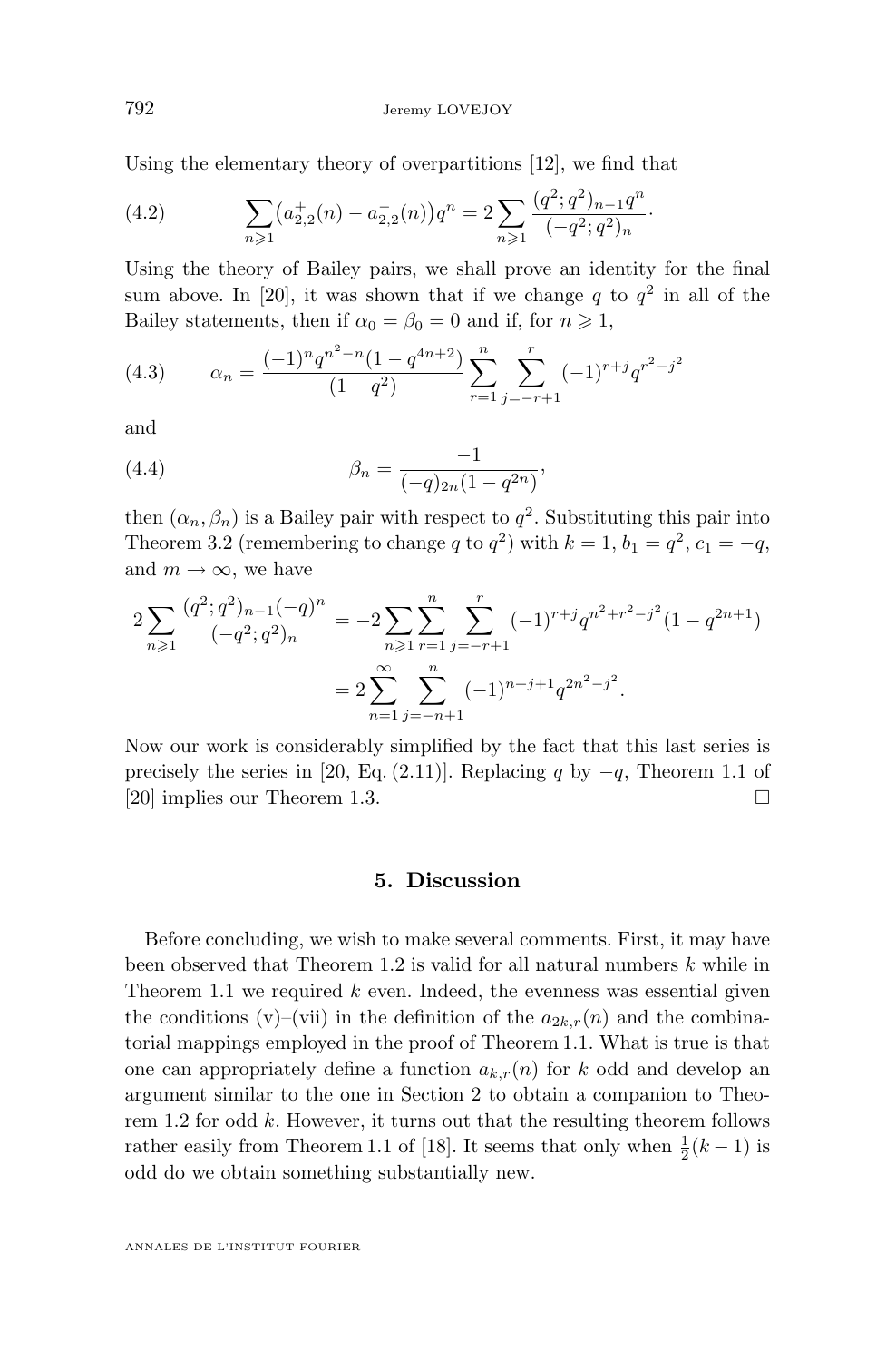<span id="page-13-0"></span>Second, in Section 4 we focused on a q-series related to  $a_{2,2}(n)$ . It turns out that series related to  $a_{2,1}(n)$ , *i.e.*, series related to

(5.1) 
$$
\sum_{n\geqslant 0} \frac{(-1;q^2)_n q^{2n}}{(q^2;q^2)_n} = \sum_{n\geqslant 0} a_{2,1}(n) q^n,
$$

also have some interesting number theoretic connections, primarily to divisor functions. Such series were extensively studied in [12] (with  $q^2 = q$ ), so we have not discussed them here.

Finally, we emphasize that Andrews' work on recurrences for well-poised basic hypergeometric series is still a gold mine of combinatorial information, as is his work on Bailey chains. In [\[18\]](#page-14-0) and [\[19\]](#page-14-0), we discovered overpartitions occurring naturally in these settings, and now we have found overpartition pairs. A systematic study would surely uncover much more about these objects, and probably about ordinary partitions as well.

#### BIBLIOGRAPHY

- [1] G. E. ANDREWS, "On  $q$ -difference equations for certain well-poised basic hypergeometric series", *Quart. J. Math.* **19** (1968), p. 433-447.
- [2] ——— , "Partitions and Durfee dissection", *Amer. J. Math.* **101** (1979), p. 735-742.
- [3] G. E. Andrews, F. J. Dyson & D. Hickerson, "Partitions and indefinite quadratic forms", *Invent. Math.* **91** (1988), p. 391-407.
- [4] G. ANDREWS, "q-series: their development and application in analysis, number theory, combinatorics, physics, and computer algebra", in *CBMS*, vol. 66, American Mathematical Society, 1984.
- [5] C. BESSENRODT & I. PAK, "Partition congruences by involutions", *Eur. J. Comb.* **25** (2004), p. 1139-1149.
- [6] F. Brenti, "Determinants of super-Schur functions, lattice paths, and dotted plane partitions", *Adv. Math.* **98** (1993), p. 27-64.
- [7] D. M. Bressoud, "A generalization of the Rogers-Ramanujan identities for all moduli", *J. Combin. Theory Ser.A* **27** (1979), p. 64-68.
- [8] D. CORSON, D. FAVERO, K. LIESINGER & S. ZUBAIRY, "Characters and q-series in  $\mathbb{Q}(\sqrt{2})$ ", *J. Number Theory* **107** (2004), p. 392-405.
- [9] S. Corteel, "Particle seas and basic hypergeometric series", *Adv. Appl. Math.* **31** (2003), p. 199-214.
- [10] S. CORTEEL & P. HITCZENKO, "Multiplicity and number of parts in overpartitions", *Ann. Comb.* **8** (2004), p. 287-301.
- [11] S. CORTEEL & J. LOVEJOY, "Frobenius partitions and the combinatorics of Ramanujan's <sup>1</sup>ψ<sup>1</sup> summation", *J. Combin. Theory Ser.A* **97** (2002), p. 177-183.
- [12] ——— , "Overpartitions", *Trans. Amer. Math. Soc.* **356** (2004), p. 1623-1635.
- [13] P. Desrosiers, L. Lapointe & P. Mathieu, "Jack polynomials in superspace", *Commun. Math. Phys.* **242** (2003), p. 331-360.
- [14] J.-F. FORTIN, P. JACOB & P. MATHIEU, "Generating function for K-restricted jagged partitions", Preprint.
- [15] ———, "Jagged partitions", Preprint.